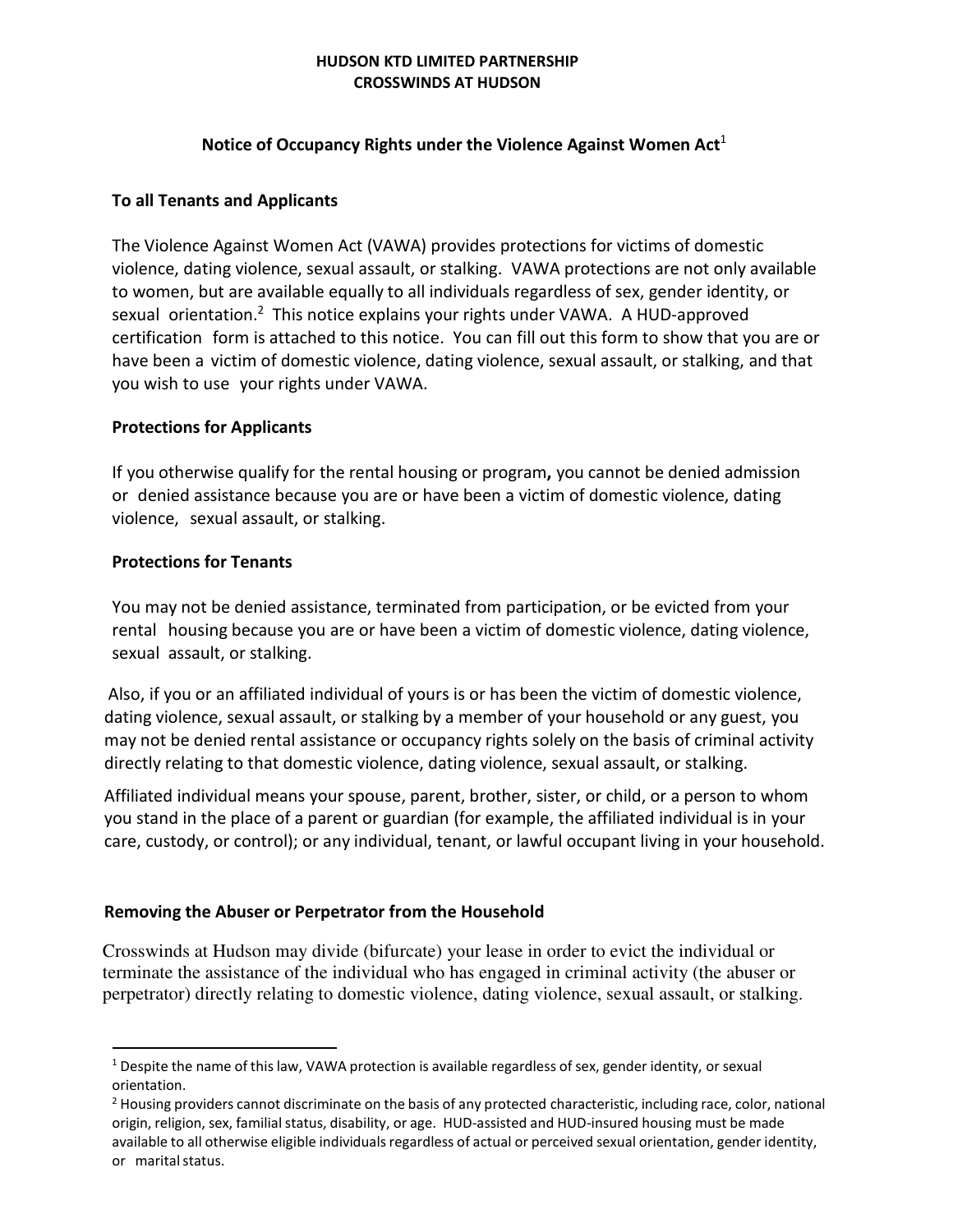If Crosswinds at Hudson chooses to remove the abuser or perpetrator, Crosswinds at Hudson may not take away the rights of eligible tenants to the unit or otherwise punish the remaining tenants. If the evicted abuser or perpetrator was the sole tenant to have established eligibility for assistance under the program, Crosswinds at Hudson must allow the tenant who is or has been a victim and other household members to remain in the unit for a period of time, in order to establish eligibility under the program or under another HUD housing program covered by VAWA, or, find alternative housing.

In removing the abuser or perpetrator from the household, Crosswinds at Hudson must follow Federal, State, and local eviction procedures. In order to divide a lease, Crosswinds at Hudson may, but is not required to, ask you for documentation or certification of the incidences of domestic violence, dating violence, sexual assault, or stalking.

### Moving to Another Unit

Upon your request, Crosswinds may permit you to move to another unit, subject to the availability of other units, and still keep your assistance. In order to approve a request, Crosswinds at Hudson may ask you to provide documentation that you are requesting to move because of an incidence of domestic violence, dating violence, sexual assault, or stalking. If the request is a request for emergency transfer, the housing provider may ask you to submit a written request or fill out a form where you certify that you meet the criteria for an emergency transfer under VAWA. The criteria are:

**(1)** You are a victim of domestic violence, dating violence, sexual assault, or stalking. If your housing provider does not already have documentation that you are a victim of domestic violence, dating violence, sexual assault, or stalking, your housing provider may ask you for such documentation, as described in the documentation section below.

**(2)** You expressly request the emergency transfer. Crosswinds at Hudson will require that you submit a form as per the attached,

**(3)** You reasonably believe you are threatened with imminent harm from further violence if you remain in your current unit. This means you have a reason to fear that if you do not receive a transfer you would suffer violence in the very near future.

#### OR

You are a victim of sexual assault and the assault occurred on the premises during the 90-calendar-day period before you request a transfer. If you are a victim of sexual assault, then in addition to qualifying for an emergency transfer because you reasonably believe you are threatened with imminent harm from further violence if you remain in your unit, you may qualify for an emergency transfer if the sexual assault occurred on the premises of the property from which you are seeking your transfer, and that assault happened within the 90-calendarday period before you expressly request the transfer.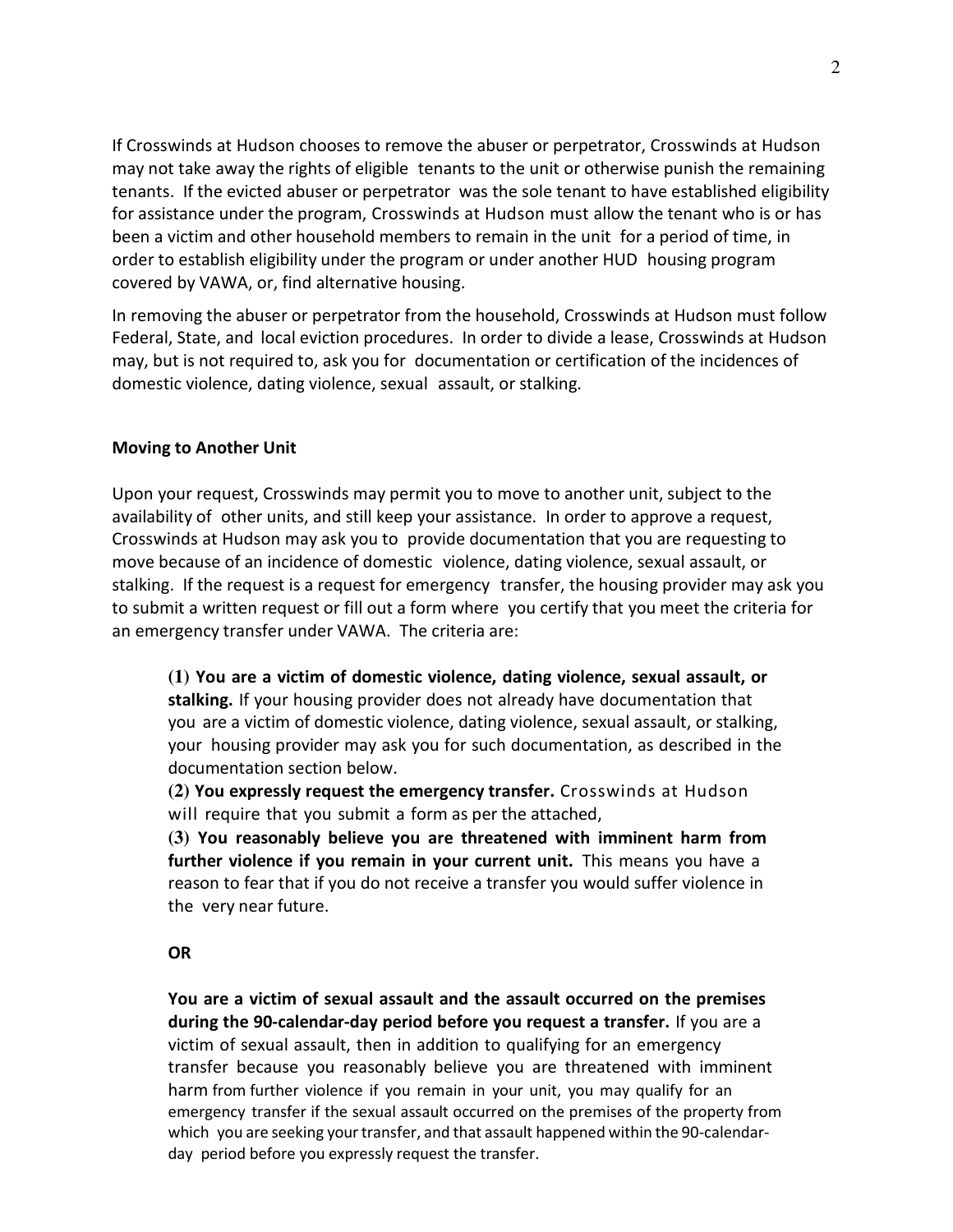Crosswinds at Hudson will keep confidential requests for emergency transfers by victims of domestic violence, dating violence, sexual assault, or stalking, and the location of any move by such victims and their families.

Crosswinds at Hudson's emergency transfer plan provides further information on emergency transfers, and we must make a copy of its emergency transfer plan available to you if you ask to see it.

# Documenting You Are or Have Been a Victim of Domestic Violence, Dating Violence, Sexual Assault or Stalking

Crosswinds at Hudson can ask you to provide documentation to "certify" that you are or have been a victim of domestic violence, dating violence, sexual assault, or stalking. Such request from Crosswinds at Hudson must be in writing, and we must give you at least 14 business days (Saturdays, Sundays, and Federal holidays do not count) from the day you receive the request to provide the documentation. Crosswinds at Hudson may, but does not have to, extend the deadline for the submission of documentation upon your request.

You can provide one of the following to Crosswinds at Hudson as documentation. It is your choice which of the following to submit if Crosswinds at Hudson asks you to provide documentation that you are or have been a victim of domestic violence, dating violence, sexual assault, or stalking.

- A complete HUD-approved certification form given to you by Crosswinds at Hudson with this notice, that documents an incident of domestic violence, dating violence, sexual assault, or stalking. The form will ask for your name, the date, time, and location of the incident of domestic violence, dating violence, sexual assault, or stalking, and a description of the incident. The certification form provides for including the name of the abuser or perpetrator if the name of the abuser or perpetrator is known and is safe to provide.
- A record of a Federal, State, tribal, territorial, or local law enforcement agency, court, or administrative agency that documents the incident of domestic violence, dating violence, sexual assault, or stalking. Examples of such records include police reports, protective orders, and restraining orders, among others.
- A statement, which you must sign, along with the signature of an employee, agent, or volunteer of a victim service provider, an attorney, a medical professional or a mental health professional (collectively, "professional") from whom you sought assistance in addressing domestic violence, dating violence, sexual assault, or stalking, or the effects of abuse, and with the professional selected by you attesting under penalty of perjury that he or she believes that the incident or incidents of domestic violence, dating violence, sexual assault, or stalking are grounds for protection.
- Any other statement or evidence that Crosswinds at Hudson has agreed to accept.

If you fail or refuse to provide one of these documents within the 14 business days, Crosswinds at Hudson does not have to provide you with the protections contained in this notice.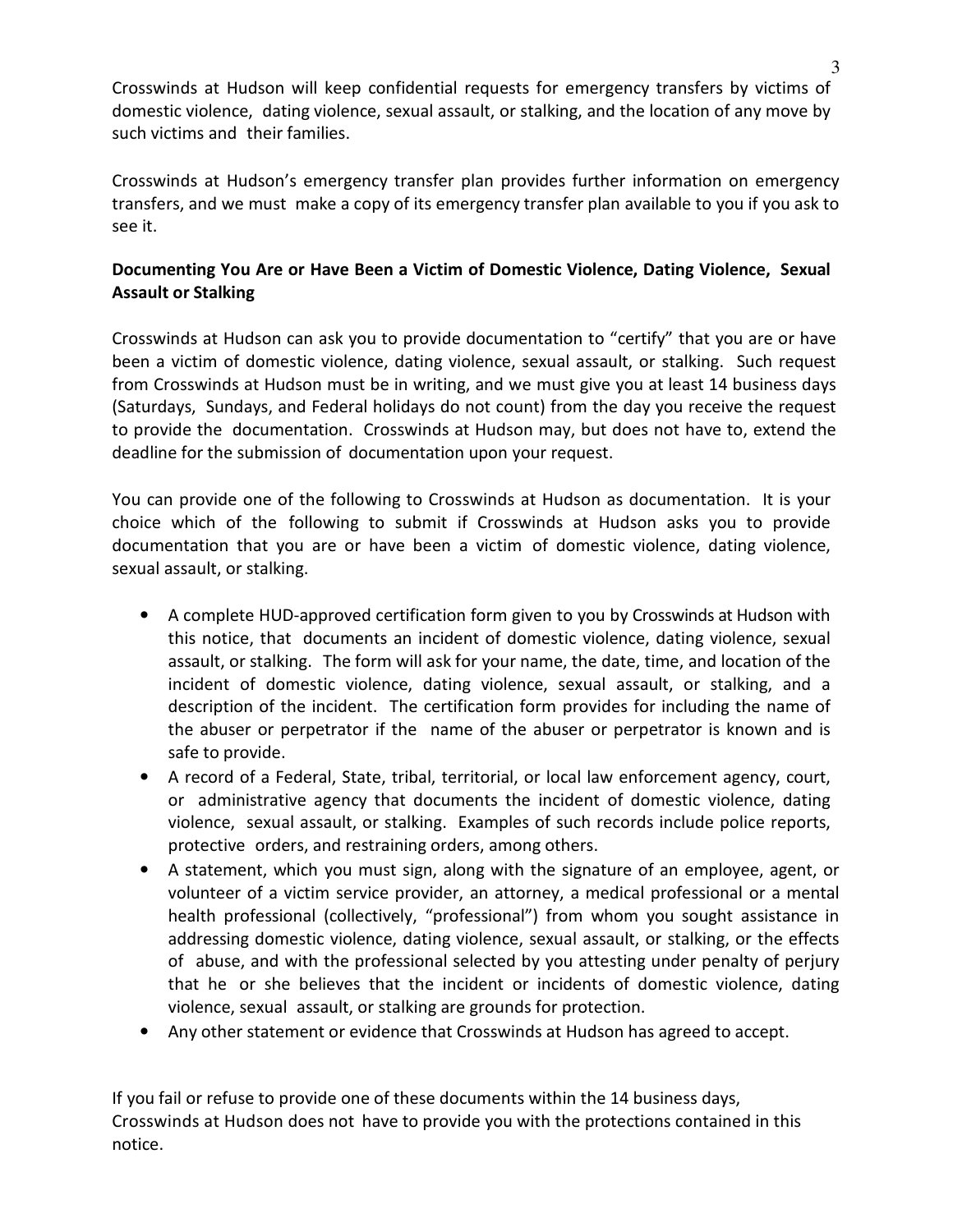If Crosswinds at Hudson receives conflicting evidence that an incident of domestic violence, dating violence, sexual assault, or stalking has been committed (such as certification forms from two or more members of a household each claiming to be a victim and naming one or more of the other petitioning household members as the abuser or perpetrator), Crosswinds at Hudson has the right to request that you provide third-party documentation within thirty 30 calendar days in order to resolve the conflict. If you fail or refuse to provide third-party documentation where there is conflicting evidence, Crosswinds at Hudson does not have to provide you with the protections contained in this notice.

# Confidentiality

Crosswinds at Hudson must keep confidential any information you provide related to the exercise of your rights under VAWA, including the fact that you are exercising your rights under VAWA.

Crosswinds at Hudson must not allow any individual administering assistance or other services on behalf of Crosswinds at Hudson (for example, employees and contractors) to have access to confidential information unless for reasons that specifically call for these individuals to have access to this information under applicable Federal, State, or local law.

Crosswinds at Hudson must not enter your information into any shared database or disclose your information to any other entity or individual. Crosswinds at Hudson, however, may disclose the information provided if:

- You give written permission to Crosswinds at Hudson to release the information on a time limited basis.
- Crosswinds at Hudson needs to use the information in an eviction or termination proceeding, such as to evict your abuser or perpetrator or terminate your abuser or perpetrator from assistance under this program.
- A law requires Crosswinds at Hudson or your landlord to release the information.

VAWA does not limit Crosswinds at Hudson's duty to honor court orders about access to or control of the property. This includes orders issued to protect a victim and orders dividing property among household members in cases where a family breaks up.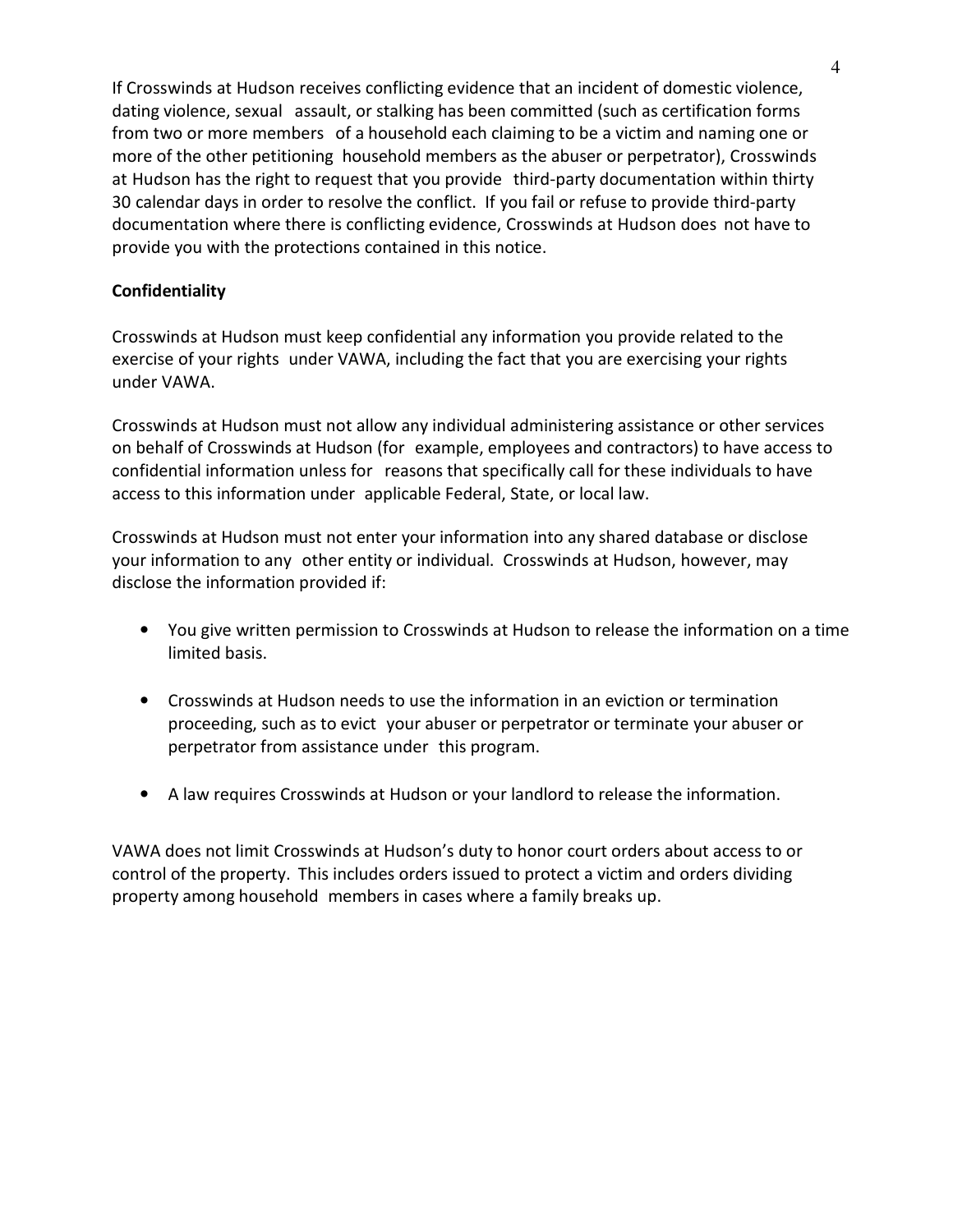# Reasons a Tenant Eligible for Occupancy Rights under VAWA May Be Evicted or Assistance May Be Terminated

You can be evicted and your assistance can be terminated for serious or repeated lease violations that are not related to domestic violence, dating violence, sexual assault, or stalking committed against you. However, Crosswinds at Hudson cannot hold tenants who have been victims of domestic violence, dating violence, sexual assault, or stalking to a more demanding set of rules than it applies to tenants who have not been victims of domestic violence, dating violence, sexual assault, or stalking.

The protections described in this notice might not apply, and you could be evicted and your assistance terminated, if Crosswinds at Hudson can demonstrate that not evicting you or terminating your assistance would present a real physical danger that:

1) Would occur within an immediate time frame, and

2) Could result in death or serious bodily harm to other tenants or those who work on the property.

If Crosswinds at Hudson can demonstrate the above, Crosswinds at Hudson should only terminate your assistance or evict you if there are no other actions that could be taken to reduce or eliminate the threat.

### Other Laws

VAWA does not replace any Federal, State, or local law that provides greater protection for victims of domestic violence, dating violence, sexual assault, or stalking. You may be entitled to additional housing protections for victims of domestic violence, dating violence, sexual assault, or stalking under other Federal laws, as well as under State and local laws.

### For Additional Information

If you feel that they have been incorrectly denied your rights under VAWA, you should contact NYS Homes and Community Renewal (HCR) at (518-474-9583).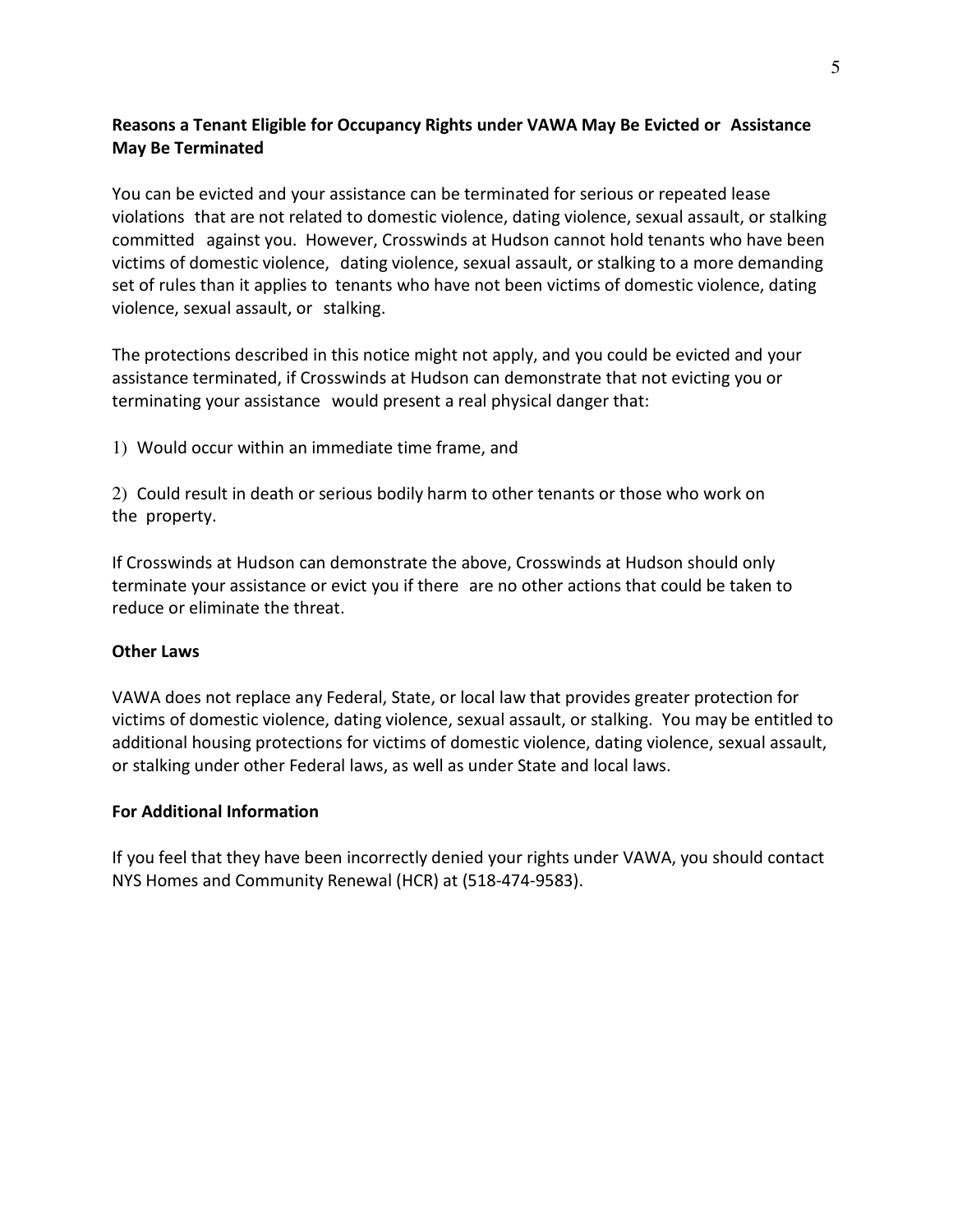For help regarding an abusive relationship, you may call the National Domestic Violence Hotline at 1-800-799-7233 or, for persons with hearing impairments, 1-800-787-3224 (TTY). For tenants who are or have been victims of stalking seeking help may visit the National Center for Victims of Crime's Stalking Resource Center at https://www.victimsofcrime.org/ourprograms/stalking-resource-center.

HCR has also created the HCR VAWA Local Services Provider List of local organizations, including housing and legal service providers, that support individuals who are or have been victims of domestic violence, available at

http://www.nyshcr.org/AboutUs/Offices/FairHousing/HCR\_VAWA\_Resource\_list.pdf You may view a copy of HUD's final VAWA rule at https://www.federalregister.gov/documents/2016/12/06/2016-29213/violence-againstwomen-

reauthorization-act-of-2013-implementation-in-hud-housing-programs-correction.

Additionally, Crosswinds at Hudson must make a copy of HUD's VAWA regulations available to you if you ask to see them.

Attachment: Certification form HUD-5382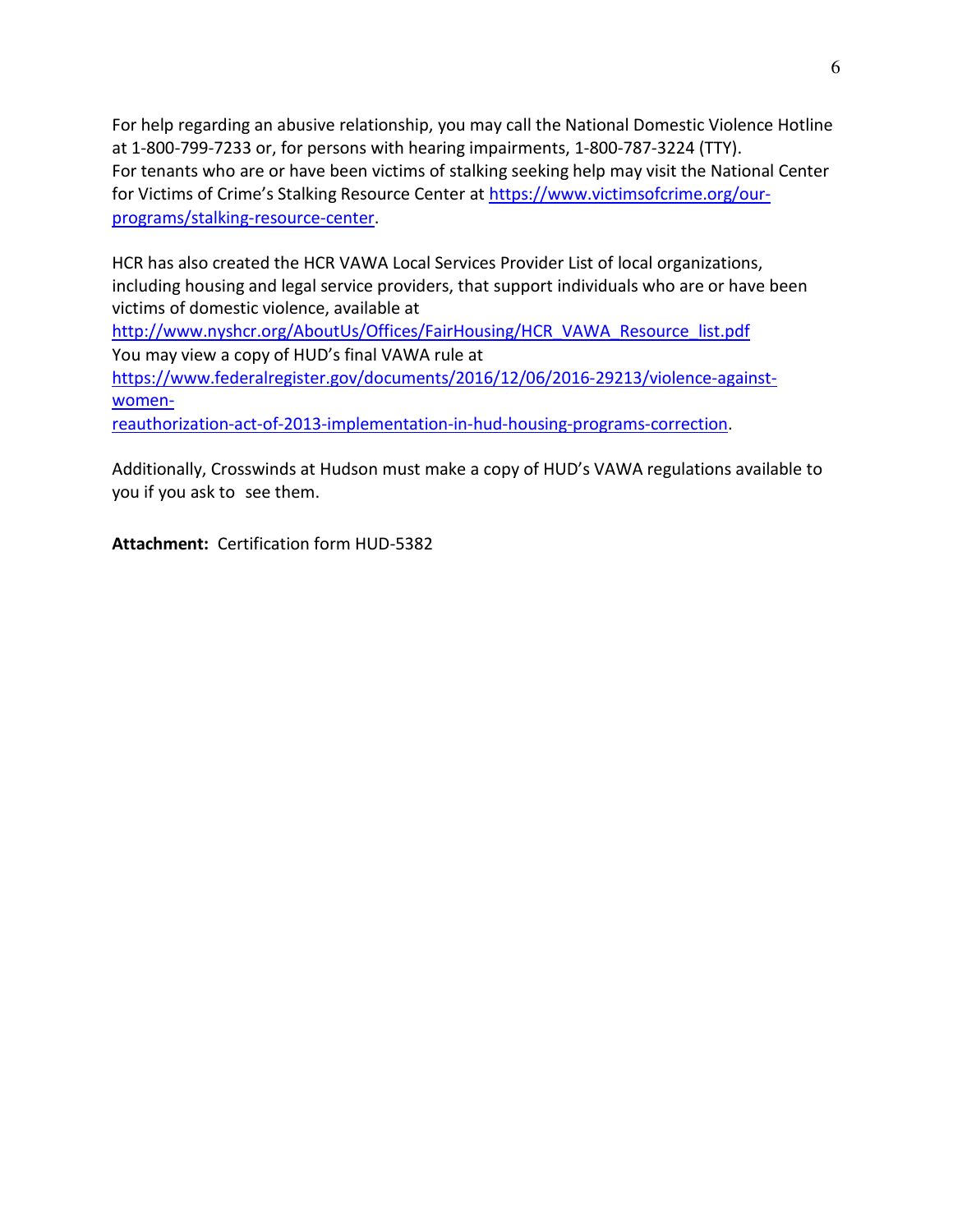### CERTIFICATION OF **U.S. Department of Housing** OMB Approval No. 2577-0286 DOMESTIC VIOLENCE, and Urban Development Exp. 06/30/2017 DATING VIOLENCE, SEXUAL ASSAULT, OR STALKING, AND ALTERNATE DOCUMENTATION

Purpose of Form: The Violence Against Women Act ("VAWA") protects applicants, tenants, and program participants in certain HUD programs from being evicted, denied housing assistance, or terminated from housing assistance based on acts of domestic violence, dating violence, sexual assault, or stalking against them. Despite the name of this law, VAWA protection is available to victims of domestic violence, dating violence, sexual assault, and stalking, regardless of sex, gender identity, or sexual orientation.

Use of This Optional Form: If you are seeking VAWA protections from your housing provider, your housing provider may give you a written request that asks you to submit documentation about the incident or incidents of domestic violence, dating violence, sexual assault, or stalking.

In response to this request, you or someone on your behalf may complete this optional form and submit it to your housing provider, or you may submit one of the following types of third-party documentation:

(1) A document signed by you and an employee, agent, or volunteer of a victim service provider, an attorney, or medical professional, or a mental health professional (collectively, "professional") from whom you have sought assistance relating to domestic violence, dating violence, sexual assault, or stalking, or the effects of abuse. The document must specify, under penalty of perjury, that the professional believes the incident or incidents of domestic violence, dating violence, sexual assault, or stalking occurred and meet the definition of "domestic violence," "dating violence," "sexual assault," or "stalking" in HUD's regulations at 24 CFR 5.2003.

(2) A record of a Federal, State, tribal, territorial or local law enforcement agency, court, or administrative agency; or

(3) At the discretion of the housing provider, a statement or other evidence provided by the applicant or tenant.

Submission of Documentation: The time period to submit documentation is 14 business days from the date that you receive a written request from your housing provider asking that you provide documentation of the occurrence of domestic violence, dating violence, sexual assault, or stalking. Your housing provider may, but is not required to, extend the time period to submit the documentation, if you request an extension of the time period. If the requested information is not received within 14 business days of when you received the request for the documentation, or any extension of the date provided by your housing provider, your housing provider does not need to grant you any of the VAWA protections. Distribution or issuance of this form does not serve as a written request for certification.

Confidentiality: All information provided to your housing provider concerning the incident(s) of domestic violence, dating violence, sexual assault, or stalking shall be kept confidential and such details shall not be entered into any shared database. Employees of your housing provider are not to have access to these details unless to grant or deny VAWA protections to you, and such employees may not disclose this information to any other entity or individual, except to the extent that disclosure is: (i) consented to by you in writing in a time-limited release; (ii) required for use in an eviction proceeding or hearing regarding termination of assistance; or (iii) otherwise required by applicable law.